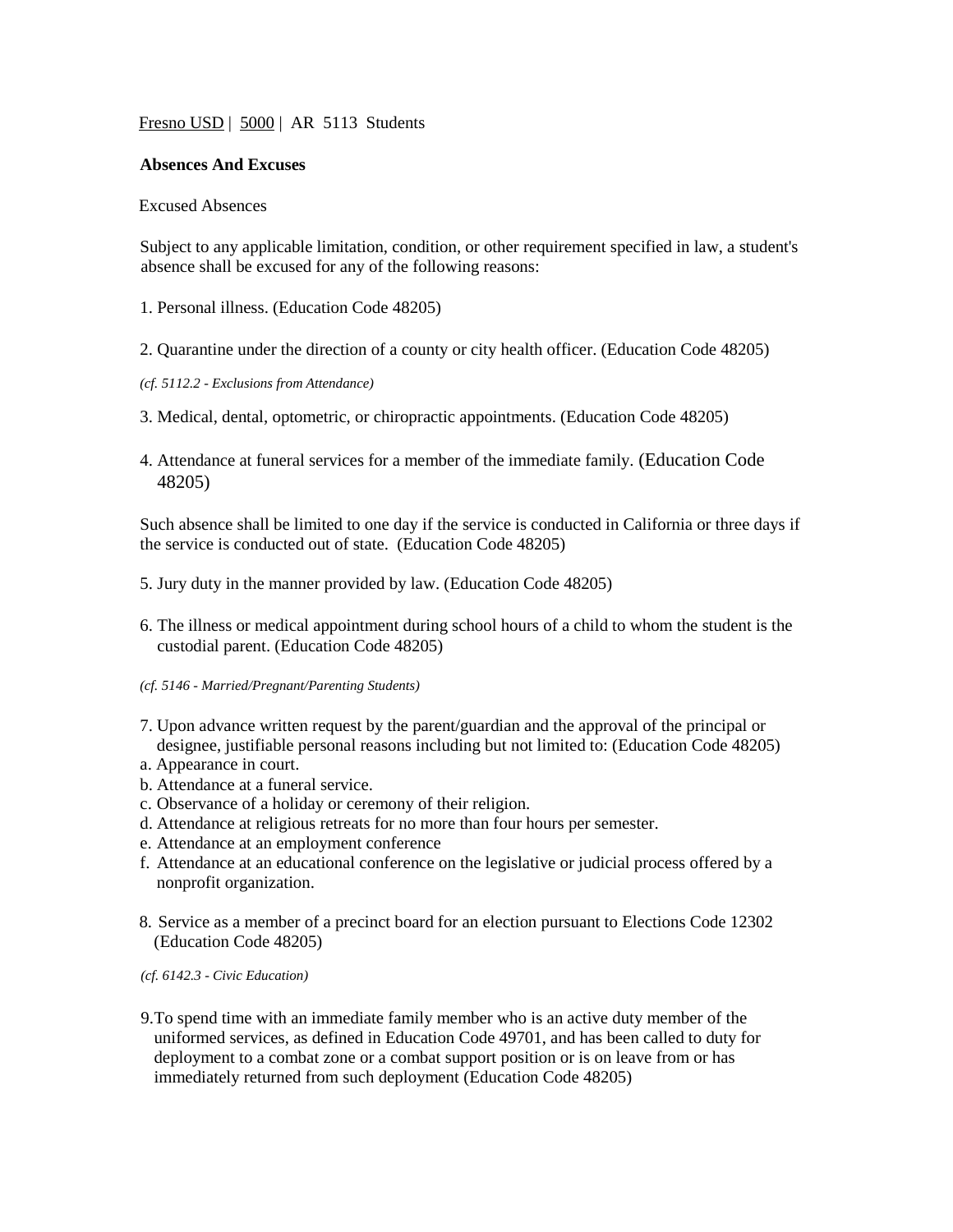Such absence shall be granted for a period of time to be determined at the discretion of the Superintendent or designee. (Education Code 48205)

- *(cf. 6173.2 - Education of Children of Military Families)*
- 10. Attendance at a naturalization ceremony to become a United States citizen. (Education Code 48205)
- 11. Participation in religious exercises or to receive moral and religious instruction at the student's place of worship or other suitable place away from school: (Education Code 46014)

Absence for student participation in religious exercises or instruction shall not be considered an absence for the purpose of computing average daily attendance if the student attends at least the minimum school day as specified in AR 6112 - School Day, and is not excused from school for this purpose on more than four days per school month. (Education Code 46014)

*(cf. 6112 - School Day)*

12. Work in the entertainment or allied industry (Education Code 48225.5)

Such absence shall be excused provided that the student holds a work permit authorizing such work and is absent for a period of not more than five consecutive days and up to five absences per school year. (Education Code 48225.5)

13. Participation with a nonprofit performing arts organization in a performance for a public school audience (Education Code 48225.5)

A student may be excused for up to five such absences per school year provided that the student's parent/guardian provides a written explanation of such absence to the school. (Education Code 48225.5)

14. Other reasons authorized at the discretion of the principal or designee based on the student's specific circumstances (Education Code 48205, 48260)

When a parent/guardian has signed a School Attendance Review Board (SARB) or School Attendance Review Team (SART) contract that states a doctor's note must accompany a request for an absence to be excused, only those days with proper documentation will be designated as excused.

For the purpose of the absences described above, immediate family means the student's parent/guardian, brother or sister, grandparent, or any other relative living in the student's household. (Education Code 48205)

Method of Verification

Student absence to care for a child for whom the student is the custodial parent shall not require a physician's note. (Education Code 48205)

For other absences, the student shall, upon returning to school following the absence, present a satisfactory explanation verifying the reason for the absence. Absences shall be verified by the student's parent/guardian, other person having charge or control of the student, or the student if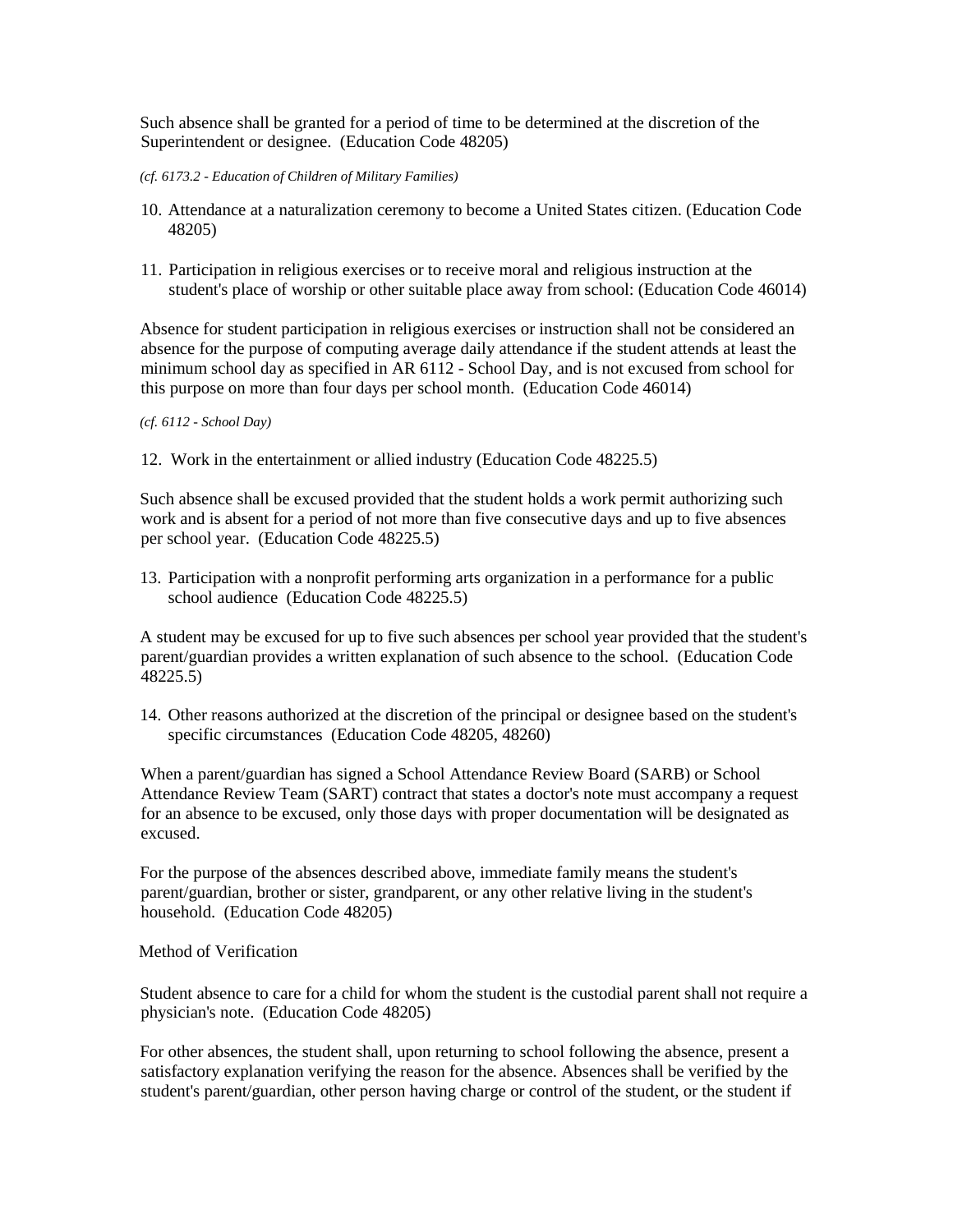age 18 or older. (Education Code 46012; 5 CCR 306)

When an absence is planned, the principal or designee shall be notified prior to the date of the absence when possible. The following methods may be used to verify student absences:

1. Written note, fax, email, or voicemail from parent/guardian, parent representative, or student if 18 or older. (Education Code 46012)

2. Conversation, in person or by telephone, between the verifying employee and the student's parent/guardian or parent representative. The employee shall subsequently record the following: a. Name of student.

- 
- b. Name of parent/guardian or parent representative.
- c. Name of verifying employee.
- d. Date(s) of absence.
- e. Reason for absence.
- 3. Visit to the student's home by the verifying employee, or any other reasonable method which establishes the fact that the student was absent for the reasons stated. The employee shall document the verification and include the information specified in item #2 above.

## 4. Physician's verification.

a. When excusing students for confidential medical services or verifying such appointments, district staff shall not ask the purpose of such appointments but may contact a medical office to confirm the time of the appointment.

b.If a student shows a pattern of chronic absenteeism due to illness district staff may require physician verification of any further student absences.

## *(cf. 5113.1 - Chronic Absence and Truancy)*

Parental Notifications

At the beginning of each school year, the Superintendent or designee shall:

- 1. Notify parents/guardians of the right to excuse a student from school in order to participate in religious exercises or to receive moral and religious instruction at their places of worship, or at other suitable places away from school property designated by a religious group, church, or denomination (Education Code 46014, 48980)
- 2. Notify students in grades 7-12 and the parents/guardians of all students enrolled in the district that school authorities may excuse any student from school to obtain confidential medical services without the consent of the student's parent/guardian (Education Code 46010.1)
- 3. Notify parents/guardians that a student shall not have their grade reduced or lose academic credit for any excused absence if missed assignments and tests that can reasonably be provided are satisfactorily completed within a reasonable period of time, and include the full text of Education Code 48205 in the notice (Education Code 48980)

*(cf. 5121 - Grades/Evaluation of Student Achievement) (cf. 5145.6 - Parental Notifications) (cf. 6154 - Homework/Makeup Work)*